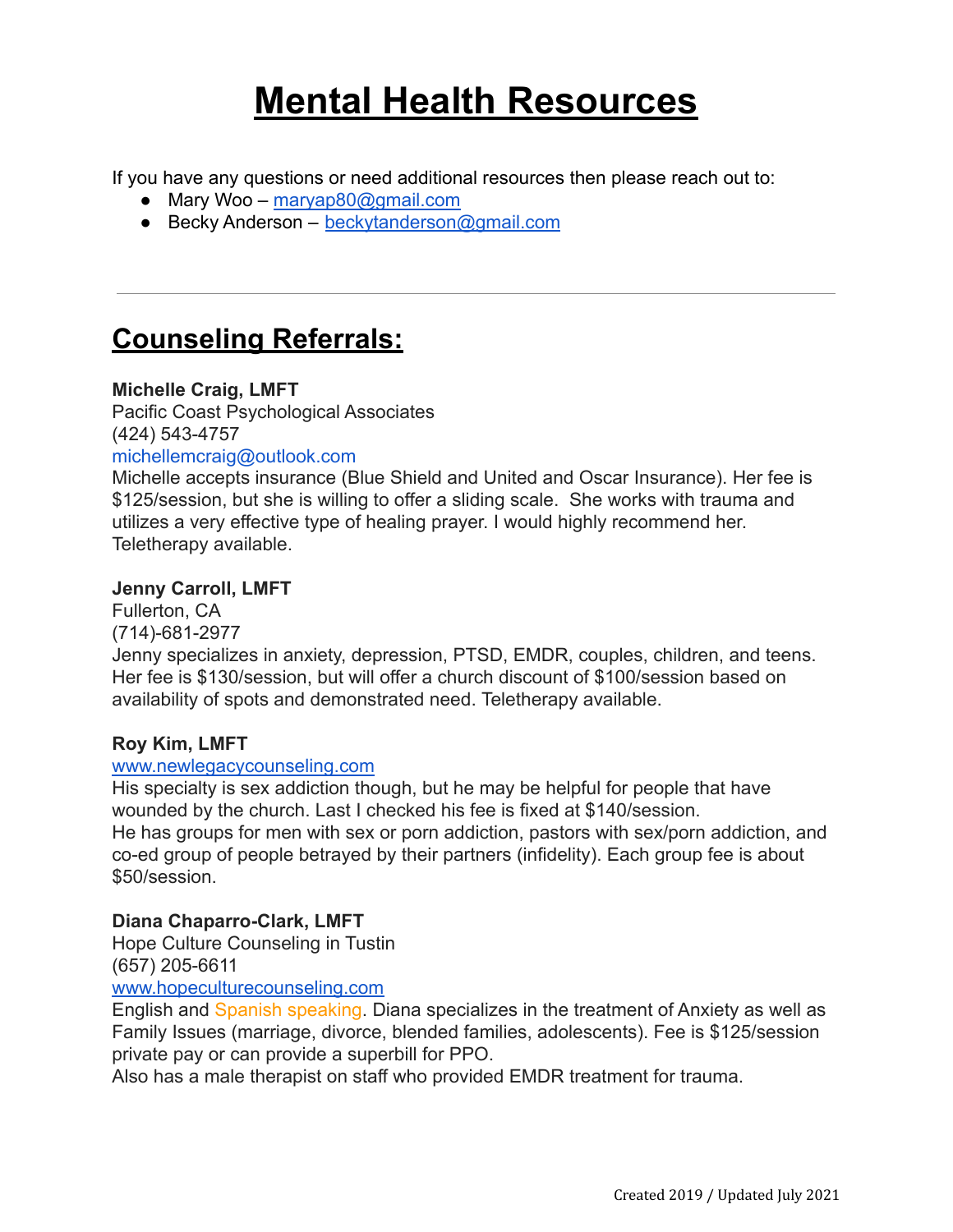# **Kimberlee Mendoza, AMFT**

Emmaus Road Christian Counseling

[kmendoza@emmausroadcounseling.com](mailto:kmendoza@emmausroadcounseling.com)

Kimberlee works with adolescents, young adults, and couples. She works with a variety of issues including grief and loss, depression, anxiety, and various relational problems. She integrates faith into her practice if you desire that. She has offices in Tustin and San Dimas.

#### **Jack Gershfeld, LMFT**

Couples TLC (714) 725-7121 <https://couplestlc.com/>

Jack's expertise and focus is working with couples. He uses Emotionally Focused Therapy (EFT), which is an attachment based theory. He focuses on any relational distress.

### **Jen Drader, AMFT**

<https://www.psychologytoday.com/us/therapists/jen-drader-la-crescenta-ca/462620>

Jen works with individuals, families, and couples looking for support in their relationships. She is trained in EMDR as well. She sees clients at *Straight Talk Counseling Clinic* in La Mirada and *Heal the Hurt Counseling* in La Crescenta.

# **CIFT Christian Counseling**

Brea, Los Alamitos, Santa Ana

#### [www.ciftcounseling.com](http://www.ciftcounseling.com)

Multiple locations and a long list of therapists with a variety of specialties. Fee: private pay/ superbill for PPO.

# **For Pastors & Pastor's Wives:**

# **Soul Care Group**

Through CIFT Counseling (for men in ministry, women in ministry, and pastor's wives) (714) 558-9266 [info@ciftcounseling.com](mailto:info@ciftcounseling.com)

CIFT Soul Care group is a safe place where participants can relax and be refreshed. No lesson to prepare, and no expectation that you must be "on" or ready to lead. This is a chance for you to quiet your heart, tune into the presence of Christ, and listen to his voice through Scripture meditation. No matter the circumstance you might be facing in life or in ministry, we invite you to come as you are, open to the care and healing that awaits. Groups typically meet monthly and are facilitated by CIFT therapists with both a knowledge of ministry life and special training in serving as a spiritual friend and mentor.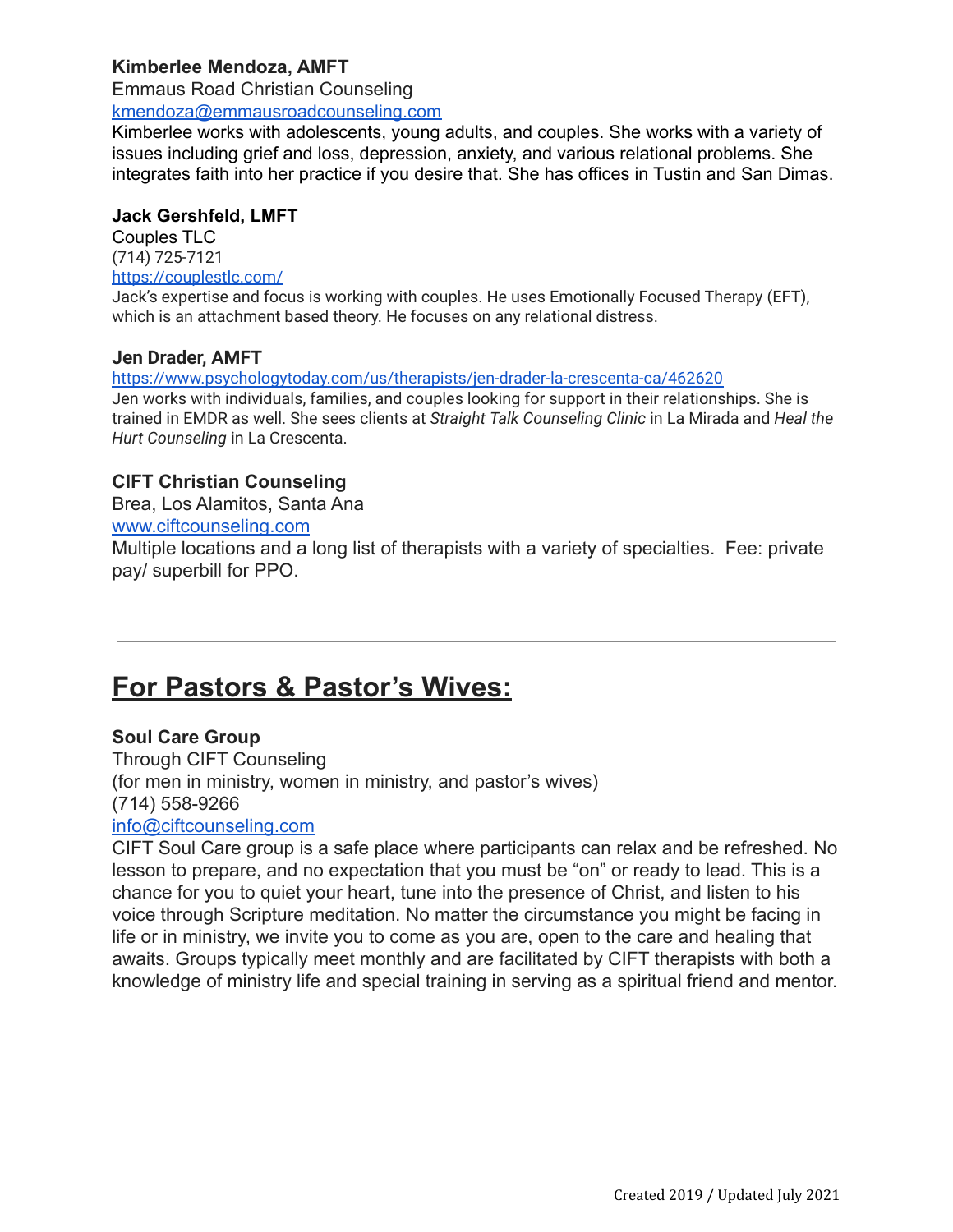# **Classes:**

### **Karla Downing, LMFT** [www.changemyrelationship.com](http://www.changemyrelationship.com)

**Boundaries: Setting Healthy Relationship Limits.** Class runs five Monday evenings beginning June 17 – July 15, 2019 , 6:30 – 8:30 pm at Friends Church, Yorba Linda, California. \$20 for materials. Open to men and women.

**Women Thriving in Difficult Marriages.** Friends Church Yorba Linda, California, Monday evenings 7 -9 pm. Class runs ten weeks beginning September 9 – November 11, 2019. Spanish translation and Spanish materials available.

**Dealing with Difficult People.** Class runs five Friday evenings starting October 2019, 6:30 – 8:30 pm at EV Free Fullerton Church, Brea, California. \$20 for materials. Open to men and women. Childcare available. Topics include: Abuse & Crazymakers; Anxiety & Depressive Disorders; Emotional Manipulators, Narcissists & Passive Aggressives; Codependency; Addicts & Their Addictions.

# **Abortion Recovery Class**

# <https://www.living-well.org/arc>

This 10-week class helps women emotionally and spiritually process their struggles following an abortion. With a small class size and compassionate support, you will find the courage to face the pain of a previous abortion (or abortions), no matter how long it's been. Classes are completely confidential. We understand, and we care about you. Trust us to help you put the pain in the past and start living the life you were meant to. \$25 to cover cost of the materials. You are required to register in advance. Please feel free to also register via phone 714-637-9664 or email Kathryn kdeiters@living-well.org

# **Support Groups:**

# **Domestic Violence**

This meeting is for anyone experiencing any form of abuse: verbal/emotional, physical, spiritual, sexual, psychological/mental. All are welcome, whether you are currently in an abusive relationship or are free from the abuser. Come for support, encouragement, empowerment, growth. Meetings are held Mondays at 7:00pm at the Fullerton Police Department. For more information, please contact Donna at 714-928-7434 or OC United 714-515-3085.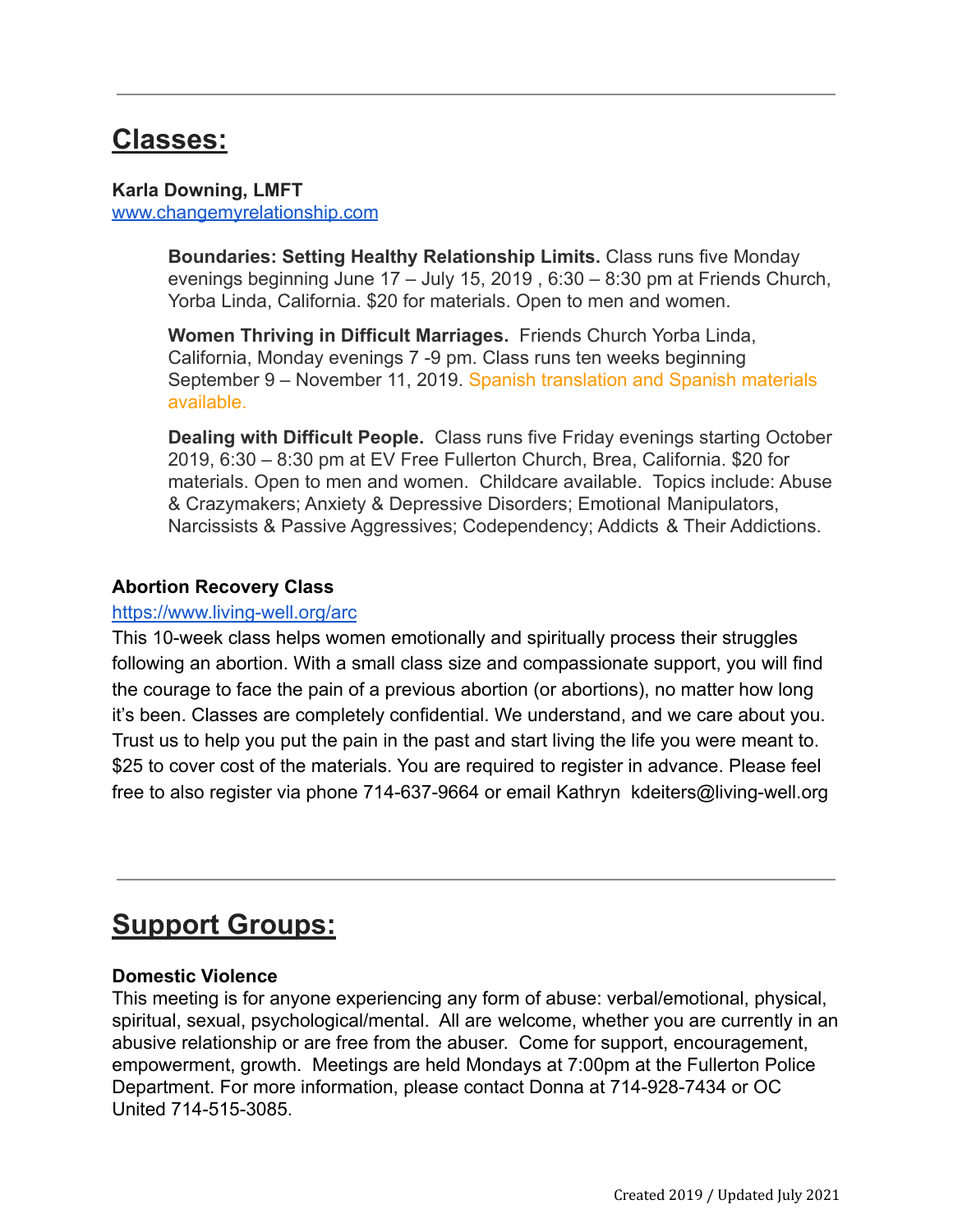# **Foster Family & Adoption Support Group**

If you are currently fostering or have adopted please join us for a time of fellowship, encouragement and prayer. Group meets the second and fourth Sunday of the month at 10:00am in north campus room 100. Contact Amy Gaw, 714-809-5324, for more information.

### **Grief Support Group**

The Grief Support Group meets weekly to facilitate healthy grief work for those who have lost a loved one by death. A small group for school-age children who have lost a parent may be available upon request. Please make prior arrangements by calling the church office. Adult groups include parental/sibling loss, loss of a child, widows/widowers. The Grief Support Group is free of charge, open to the community and no registration is required. *Contact Cheri Ross* Tuesdays | 7:00–8:30pm Location: EVFREE Fullerton Room NC190

### **Healing Hearts**

Healing Hearts is an on-going therapy/support group for wives whose marriages have experienced any form of sexual betrayal. This confidential group is led by a licensed, CSAT certified\* female therapist in an off campus location. To register, call Barb at 951-741-0015

\*Certified Sex Addiction Therapist

### **Foster Care Support**

OC UNITED

#### <https://ocunited.org/what-we-do/fostercare/>

OC United provides resources and support to caregivers, children, and young adults from the foster care system through programs for parents and caregivers (RESPITE) and aged-out foster youth (THRIVE).

# **Crisis/Hotlines: (Phone, Text, and Online Chat)**

### **SAMHSA's National Helpline**

Substance Abuse and Mental Health Services Administration 1-800-662-HELP (4357)

A confidential free, 24-hour-a-day, 365-day-a-year, information service, in English and Spanish, for individuals and family members facing mental and/or substance use disorders. This service provides referrals to local treatment facilities, support groups, and community-based organizations. Callers can also order free publications and other information.

### **National Suicide Prevention Lifeline**